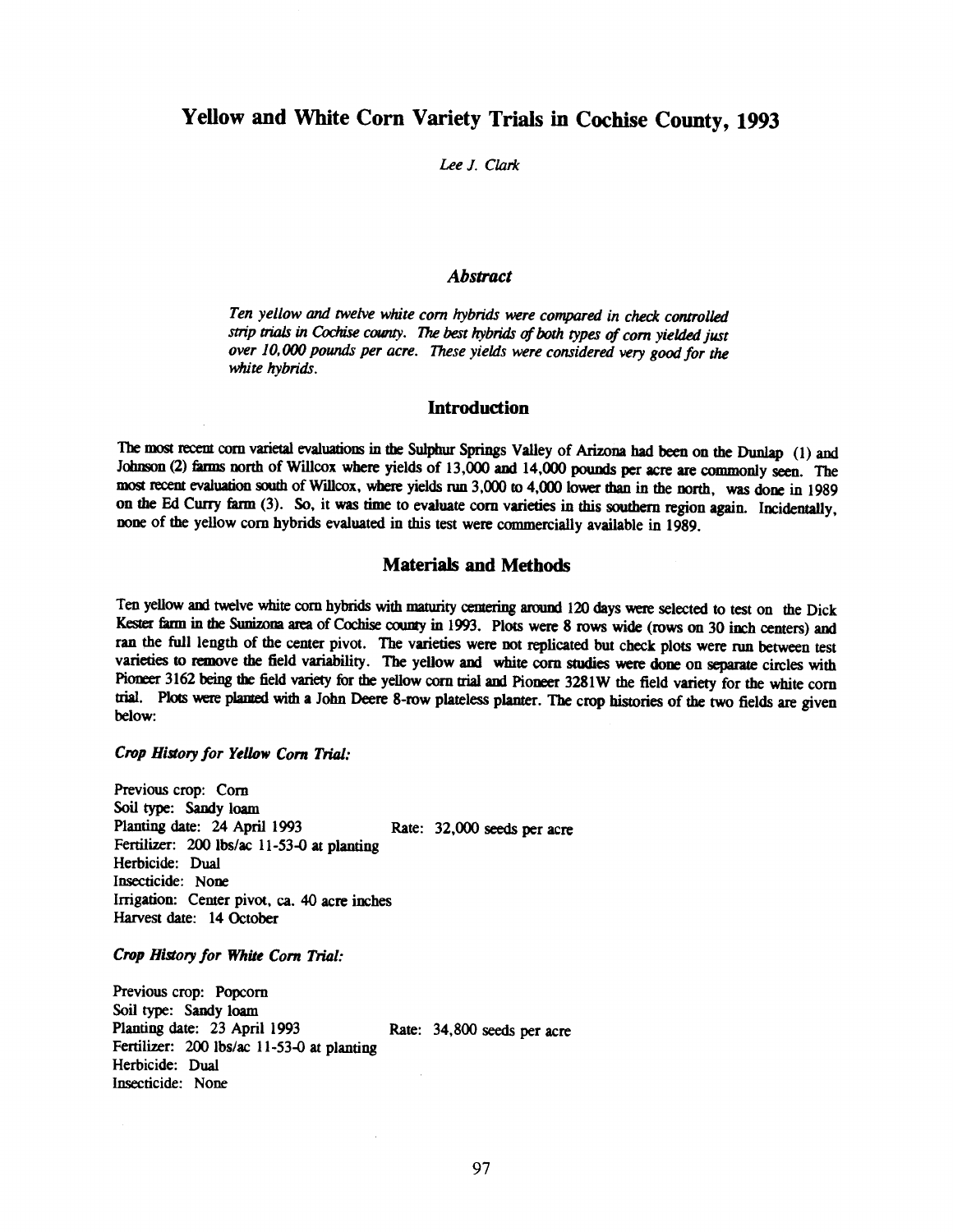Irrigation: Center pivot, ca. 40 acre inches Harvest date: 12 October

At harvest time, the white corn plots were harvested and weighed in a weigh wagon with moisture and bushel weights being determined with field instruments. The weigh wagon broke down at the beginning of the yellow corn harvest so those plots were placed in bob-tailed trucks and run to a nearby elevator where plot weights, moistures and bushel weights were determined. Population and lodging counts were made in the fields immediately before harvest.

## Results and Discussions

Weather has a great influence on corn yields and the best way to compare years is look at yields from one year to the next. Our best comparison is the National Corn Yield Contest sponsored by the National Corn Growers Association (4, 5). Ted Johnson was the Arizona winner the past three years with the same corn hybrid, his yields were 270.3, 256.5 and 261.4 bu/ac for years 1991, 1992 and 1993, respectively. All of these years were exceptional corn years, but we must remember that our test site does not have as favorable a climate as Ted Johnson's farm. Table 1 has the yields and other agronomic data for the yellow corn trial. The top seven varieties yielded reasonably well with yields over 10,000 pounds per acre. Pioneer 3162 came in at the bottom of the trial, which is not normally the case. It had the best bushel weight of the entire group but the lowest plant population. This latter factor is probably what decreased its yield. Different cultivars varied in their susceptibility to lodging, four of the hybrids were perfect in this regard and Pioneer 3163 seemed to have the worst problem.

Table 2 has the yield and agronomic information for the white corn trial. With a premium for white corn, the top hybrids here produced more income than any of the yellow corn hybrids. The top three or four varieties were quite competitive, but Pioneer 3281W probably had the edge because of its low moisture content at harvest. The javelina taste panel in the plots bad a preference for Vineyard and secondarily for Pioneer 3428W, which also had a lodging problem.

#### References

1. Clark, L.J. and E. Schwennesen. 1992. Corn Hybrid Evaluations in Northern Cochise County, 1991. Forage and Grain, A College of Agriculture Report, The University of Arizona, Tucson. Series P -92, pp. 43-44.

2. Clark, L.J. and E. Schwennesen. 1991. Corn Hybrid Evaluations in Cochise and Southern Graham Counties, 1990. Forage and Grain, A College of Agriculture Report, The University of Arizona, Tucson. Series P -90, pp. 91 -93.

3. Clark, L.J. and E. Schwennesen. 1990. Corn Hybrid Evaluations in Cochise County, 1989. Forage and Grain, A College of Agriculture Report, The University of Arizona, Tucson. Series P -84, pp. 94-98.

4. 1994 Corn Yield Guide, Published by the National Corn Growers Association, St. Louis, MO 63141.

5. 1992 National Com Yield Contest, Published by the National Corn Growers Association, St. Louis, MO 63141.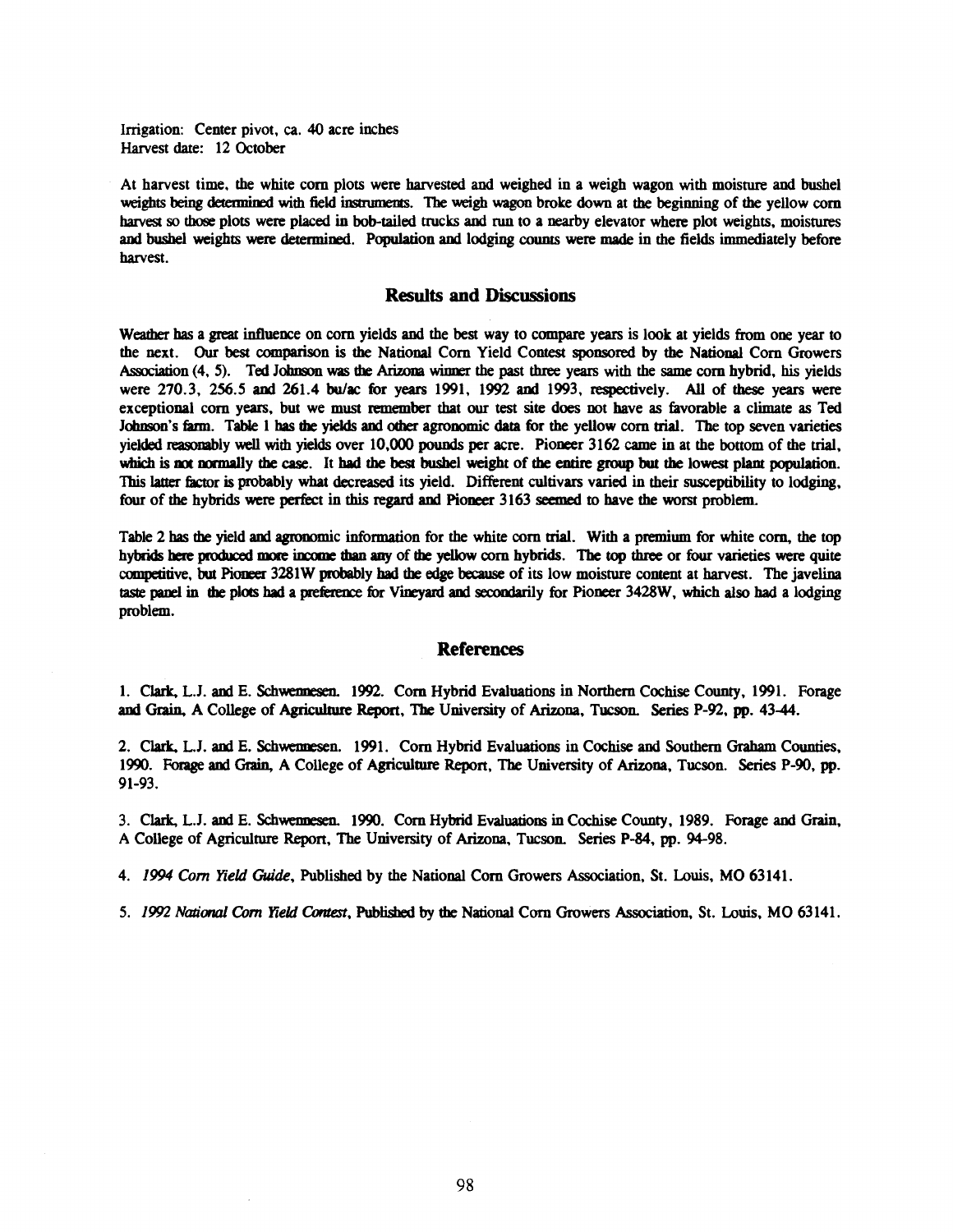| Hybrid          | Yield <sup>1</sup> lbs/ac | <b>Bushel</b><br>Weight | Percent<br>Moisture | Percent<br>lodging | Plant<br>population |
|-----------------|---------------------------|-------------------------|---------------------|--------------------|---------------------|
| Germains 3114   | 10610                     | 61.0                    | 13.0                | 0.0                | 28373               |
| NK 7989         | 10500                     | 61.5                    | 13.0                | 0.0                | 28373               |
| NK 7772         | 10391                     | 60.5                    | 14.1                | 3.6                | 30555               |
| Funks G4693     | 10351                     | 60.5                    | 15.2                | 8.3                | 26190               |
| NK 7816         | 10231                     | 62.0                    | 13.5                | 7.4                | 29464               |
| Cargill 9027    | 10205                     | 61.5                    | 13.8                | 0.0                | 25099               |
| Pioneer 3163    | 10169                     | 61.0                    | 13.5                | 14.8               | 29464               |
| <b>ICI 8272</b> | 9672                      | 61.5                    | 16.2                | 7.4                | 29464               |
| DeKalb 652      | 9301                      | 59.5                    | 14.9                | 8.7                | 25099               |
| Pioneer 3162    | 8809                      | 63.0                    | 14.8                | 0.0                | 24008               |
| Average         | 10,023.90                 | 61.20                   | 14.20               | 5.02               | 27,608.90           |

Table 1. Yellow corn yields and other agronomic information on a variety trial planted on the Kester farm in Cochise county, 1993.

1. Yields are recorded as pounds per acre adjusted to 15% moisture.